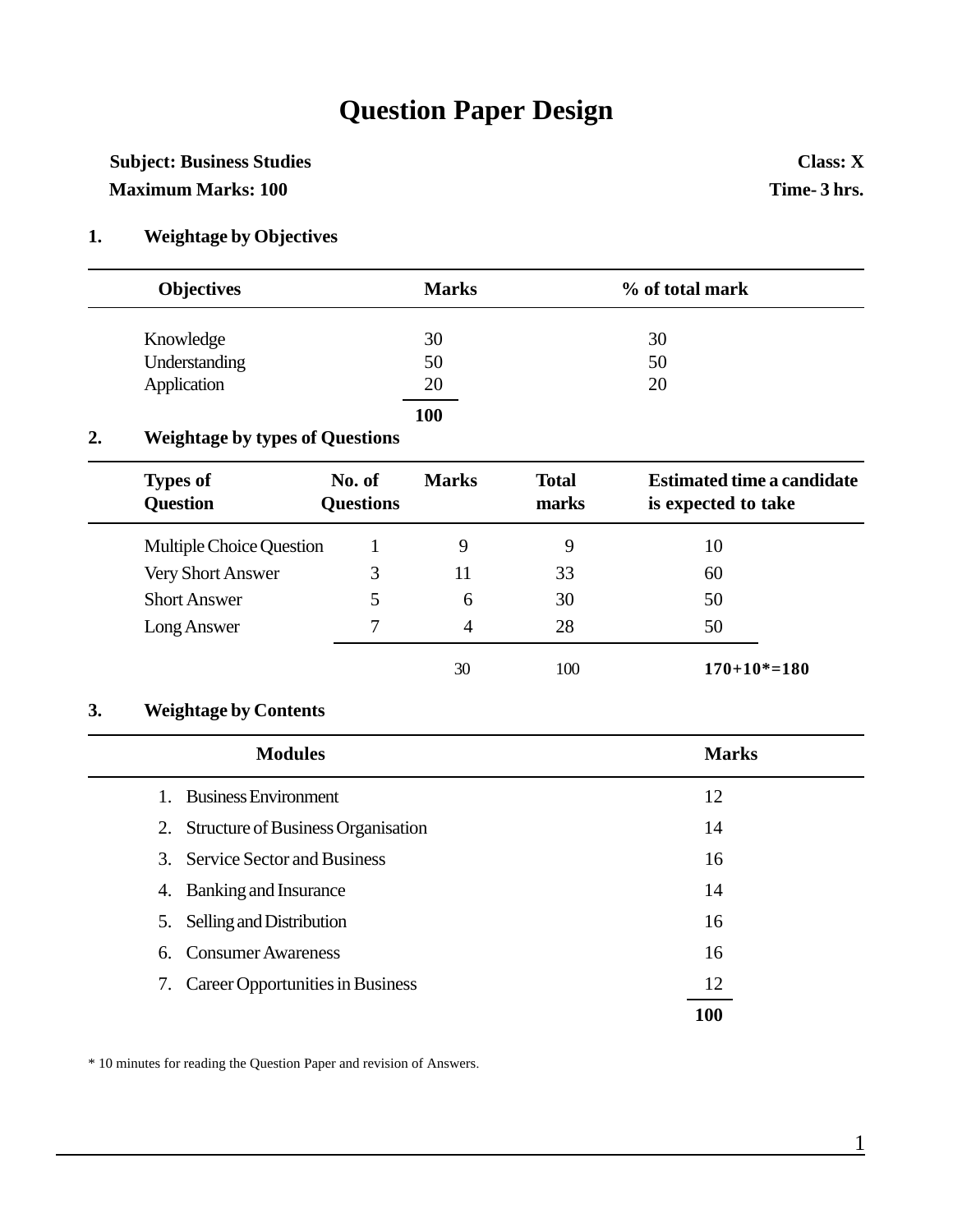# Sample Question Paper **Business Studies**

(Secondary Course)

|    | Time: Three Hours                                                                    | Max. Marks: 100 |
|----|--------------------------------------------------------------------------------------|-----------------|
|    | Answer all the questions.                                                            |                 |
|    | 1) Prevention and control of environmental pollution is $a/an$ :                     |                 |
|    | A. Economic objective of business.                                                   |                 |
|    | B. Social objective of business.                                                     |                 |
|    | C. National objective of business.                                                   |                 |
|    | D. Human objective of business.                                                      | $\mathbf{1}$    |
| 2) | Which of the following is not a feature of business?                                 |                 |
|    | A. Exchange of goods and service.                                                    |                 |
|    | B. Exchange on a regular basis.                                                      |                 |
|    | C. Risk and uncertainties.                                                           |                 |
|    | D. Work for others.                                                                  | 1               |
|    | 3) The maximum number of members in case of a private limited company is             |                 |
|    | A. Ten.                                                                              |                 |
|    | B. Twelve.                                                                           |                 |
|    | C. Fifty.                                                                            |                 |
|    | D. Not fixed.                                                                        | 1               |
| 4) | Consumers Co-operative Societies are formed to                                       |                 |
|    | A. Provide housing facilities to the members.                                        |                 |
|    | B. Facilitate marketing of goods.                                                    |                 |
|    | C. Protect the interest of the consumers.                                            |                 |
|    | D. Provide financial support to the members.                                         | 1               |
|    | 5) Post restante letters are generally retained in the post office for a period of : |                 |
|    | A. 7 days.                                                                           |                 |
|    | B. 10 days.                                                                          |                 |
|    | C. 14 days.                                                                          |                 |
|    | D. 30 days.                                                                          | $\mathbf{1}$    |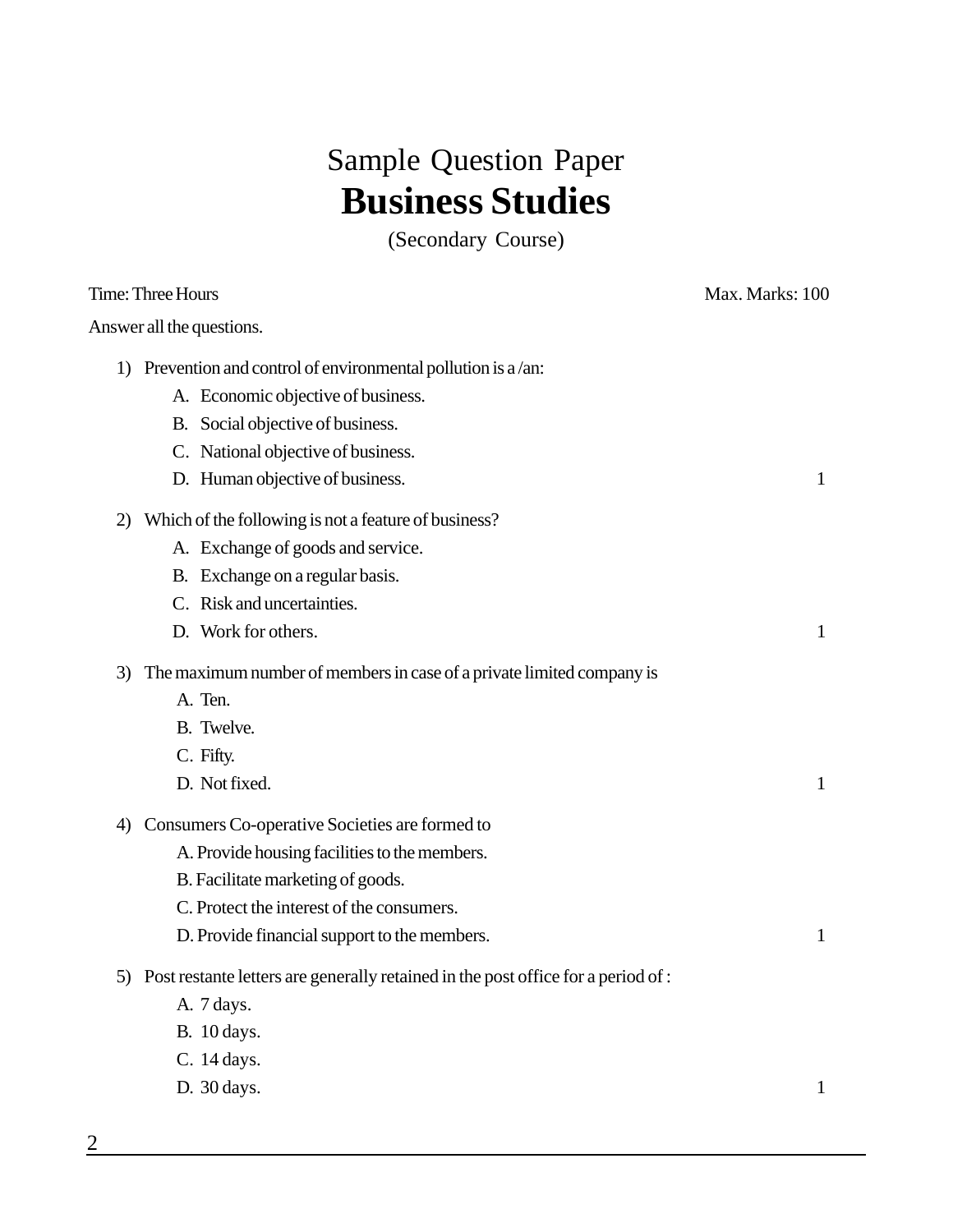| 6)  | Which of the following amount cannot be deposited in a public provident fund account?                                                                                                                       |              |
|-----|-------------------------------------------------------------------------------------------------------------------------------------------------------------------------------------------------------------|--------------|
|     | A. Rs 500/-.                                                                                                                                                                                                |              |
|     | B. Rs. 600/-.                                                                                                                                                                                               |              |
|     | C. Rs. 700/-.                                                                                                                                                                                               |              |
|     | D. Rs. 750/-.                                                                                                                                                                                               | 1            |
| 7)  | The shops which are owned by the same proprietor and located in different parts of the<br>city or country are known as:                                                                                     |              |
|     | A. Departmental store.                                                                                                                                                                                      |              |
|     | B. Super bazar.                                                                                                                                                                                             |              |
|     | C. Multiple shops.                                                                                                                                                                                          |              |
|     | D. Mail order business.                                                                                                                                                                                     | $\mathbf{1}$ |
| 8)  | Which of the following is not an advantage of mail order business?                                                                                                                                          |              |
|     | A. It required less capital.                                                                                                                                                                                |              |
|     | B. There is no risk of bad debts.                                                                                                                                                                           |              |
|     | C. It is not suitable for illiterates.                                                                                                                                                                      |              |
|     | D. Home delivery of goods is possible.                                                                                                                                                                      | $\mathbf{1}$ |
| 9)  | What happens if you affixed postal stamp of Rs. 7/- on an envelop instead of Rs. 5/- and<br>dropped it in the letter-box?                                                                                   |              |
|     | A. The envelop will be retuned to the sender.                                                                                                                                                               |              |
|     | B. The envelop will be delivered to the receiver.                                                                                                                                                           |              |
|     | C. The postman will charge penalty from the receiver.                                                                                                                                                       |              |
|     | D. The postman will not charge any penalty from the receiver.                                                                                                                                               | 1            |
| 10) | Why should business be socially responsible? Give any two reasons.                                                                                                                                          | 3            |
| 11) | Give any two differences between ordinary post and registered post.                                                                                                                                         | 3            |
| 12) | What is meant by 'Bank overdraft'?                                                                                                                                                                          | 3            |
| 13) | What purpose does 'Promissory Note' serve?                                                                                                                                                                  | 3            |
| 14) | "Life insurance involves protection as well as investment". Do you agree with this statement?<br>Give reason in support of your answer.                                                                     | 3            |
| 15) | State any two advantages of Departmental store.                                                                                                                                                             | 3            |
| 16) | What is meant by Sales Promotion? Give your answer in about 30 words.                                                                                                                                       | 3            |
| 17) | You have a very limited time to buy all the goods for the marriage of your sister.<br>Suggest any three retail trading organisation from where you can buy goods immediately<br>in order to save your time. | 3            |

 $\overline{3}$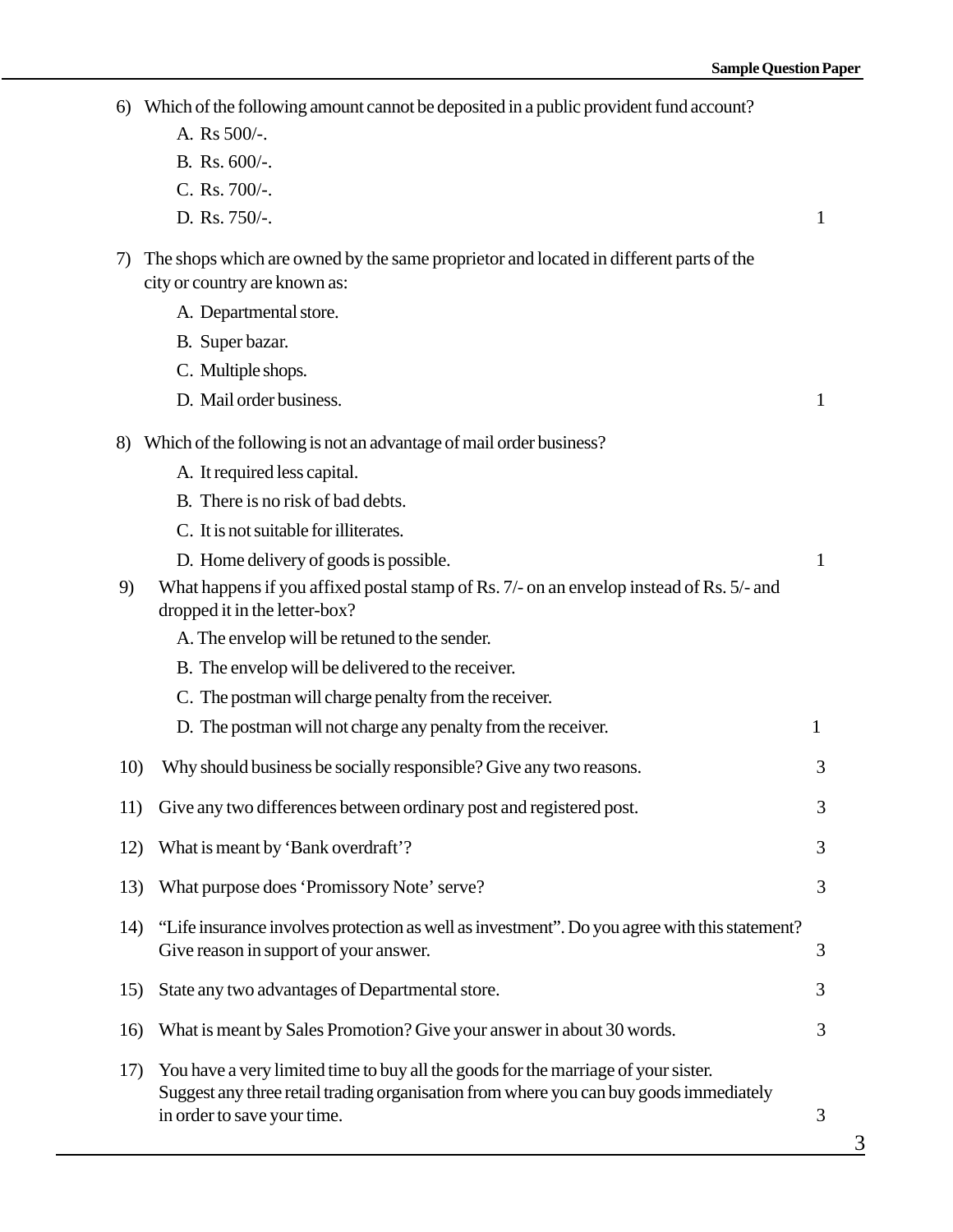| 18)         | State any three rights of consumers as recognised by consumer protection Act.                                                               | 3      |
|-------------|---------------------------------------------------------------------------------------------------------------------------------------------|--------|
| 19)         | Name any three food items on the packet of which FPO mark is found.                                                                         | 3      |
| 20)         | "One must ask for a cash memo from the seller while buying a television". Do you agree?<br>Why?                                             | 3      |
| 21)         | Explain about transport and warehousing as auxiliaries to trade.                                                                            | 5      |
| 22)         | State the meaning of "Complaint letter". Give any two situation in which a Complaint letter<br>is written by the buyer.                     | 5      |
| 23)         | "The only function of post offices is to collect, sort and deliver mails". Do you agree?<br>Give any two reasons in support of your answer. | 5      |
| 24)         | What is meant by Bill of Exchange. Give any two points of distinction between a<br>Bill of Exchange and a Promissory Note.                  | 5      |
| 25)         | An organisation produces toothpaste. Which media should it choose for advertising the<br>product and why? State any two reasons.            | 5      |
| 26)         | Give the meaning of 'Entrepreneurship'. State any two functions of an entrepreneur.                                                         | 5      |
| 27)         | What is meant by business? How does it differ form employment?                                                                              | 7      |
| 28)         | Give the meaning of "Sole Proprietorship". State any five advantages of Sole Proprietorship<br>form of business organization.               | $\tau$ |
| 29)         | Describe the procedure for redressal of Consumer grievances in a consumer court.                                                            | 7      |
| <b>30</b> ) | What is meant by self-employment? Explain any five points of importance of<br>self-employment.                                              | 7      |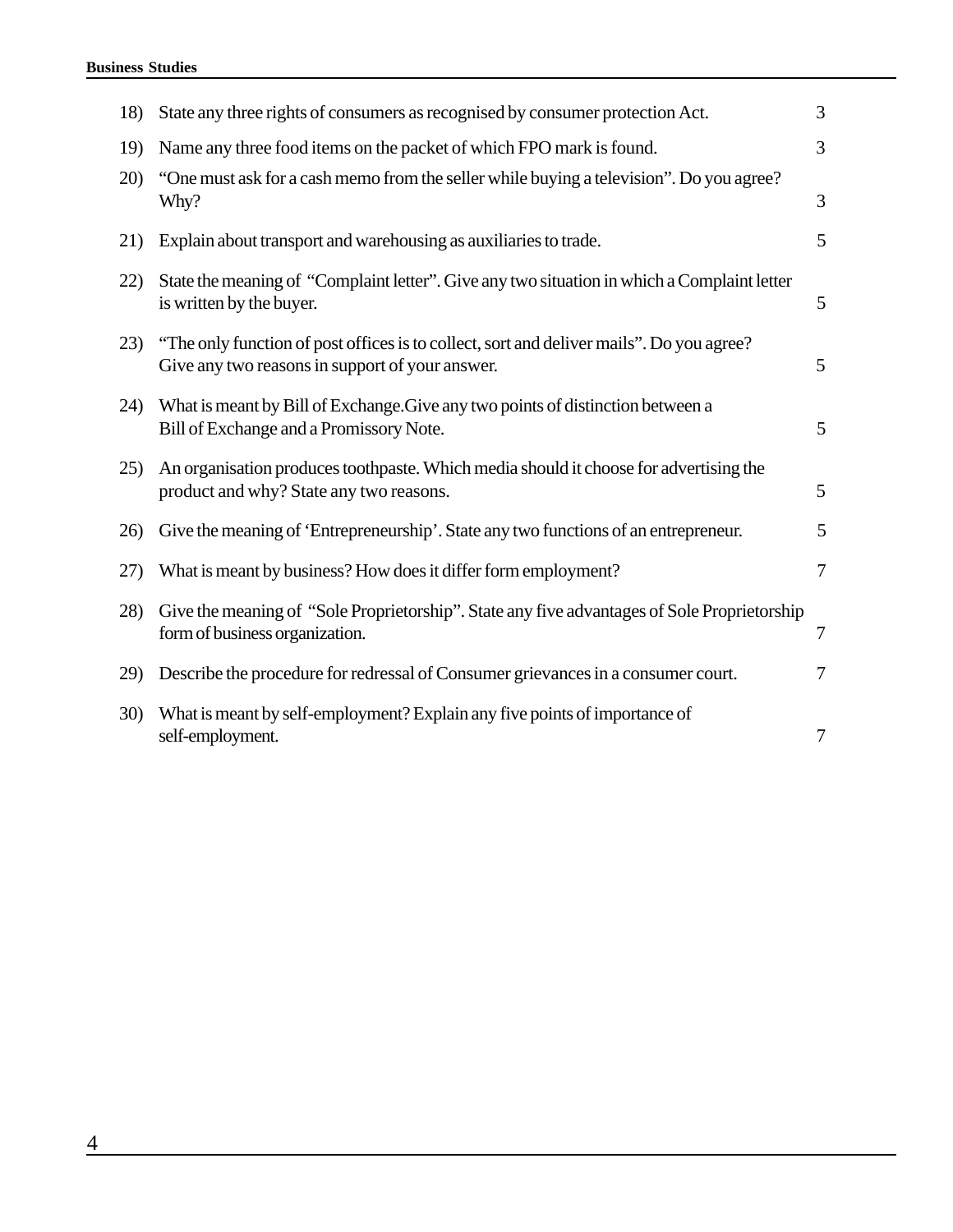## **Marking Scheme**

### Business Studies

| Q.No.                                              | <b>Expected Value points</b>                                                                                                                                                  |                                                                            | <b>Marks</b>                                                                                                           |
|----------------------------------------------------|-------------------------------------------------------------------------------------------------------------------------------------------------------------------------------|----------------------------------------------------------------------------|------------------------------------------------------------------------------------------------------------------------|
| 1)<br>2)<br>3)<br>4)<br>5)<br>6)<br>7)<br>8)<br>9) | B<br>D<br>$\mathcal{C}$<br>$\mathcal{C}$<br>$\mathcal{C}$<br>D<br>$\mathsf{C}$<br>$\mathsf{C}$<br>$\overline{C}$                                                              |                                                                            | 1<br>$\mathbf{1}$<br>1<br>$\mathbf{1}$<br>$\mathbf{1}$<br>$\mathbf{1}$<br>$\mathbf{1}$<br>$\mathbf{1}$<br>$\mathbf{1}$ |
| 10)                                                | Any two of the following with brief statement.<br>a) Public Image<br>b) Government Regulation<br>c) Survival and Growth<br>d) Employees Satisfaction<br>e) Consumer Awareness |                                                                            | $1\frac{1}{2}x^2 = 3$                                                                                                  |
| 11)                                                | (Any two):<br><b>Ordinary Post</b><br>a. Requires less postage.<br>b. No proof that letter has been<br>delivered to addressee.                                                | <b>Registered post</b><br>Requires more postage.<br>Proof is always there. |                                                                                                                        |
|                                                    | c. No proof of sending the letter<br>(except certificate of posting).                                                                                                         | Proof of sending is always there.                                          | $1\frac{1}{2}x^2 = 3$                                                                                                  |
| 12)                                                | It is a facility available to the current accountholder of a bank by availing of which, a<br>customer can withdraw more money than the balance available in his/her account.  |                                                                            | 3                                                                                                                      |
| 13)                                                | Promissory note helps the drawer to pay the amount which is due upon him at a latter<br>date to the payee or to bearer of the promissory note.                                |                                                                            | 3                                                                                                                      |
| 14)                                                | Yes, life insurance involves protection as well as investment.                                                                                                                |                                                                            | $\mathbf{1}$                                                                                                           |
|                                                    | Reason – the whole amount of the policy becomes payable either on the death or<br>upon the expiry of stipulated period, which is earlier.                                     |                                                                            | $\overline{2}$<br>3                                                                                                    |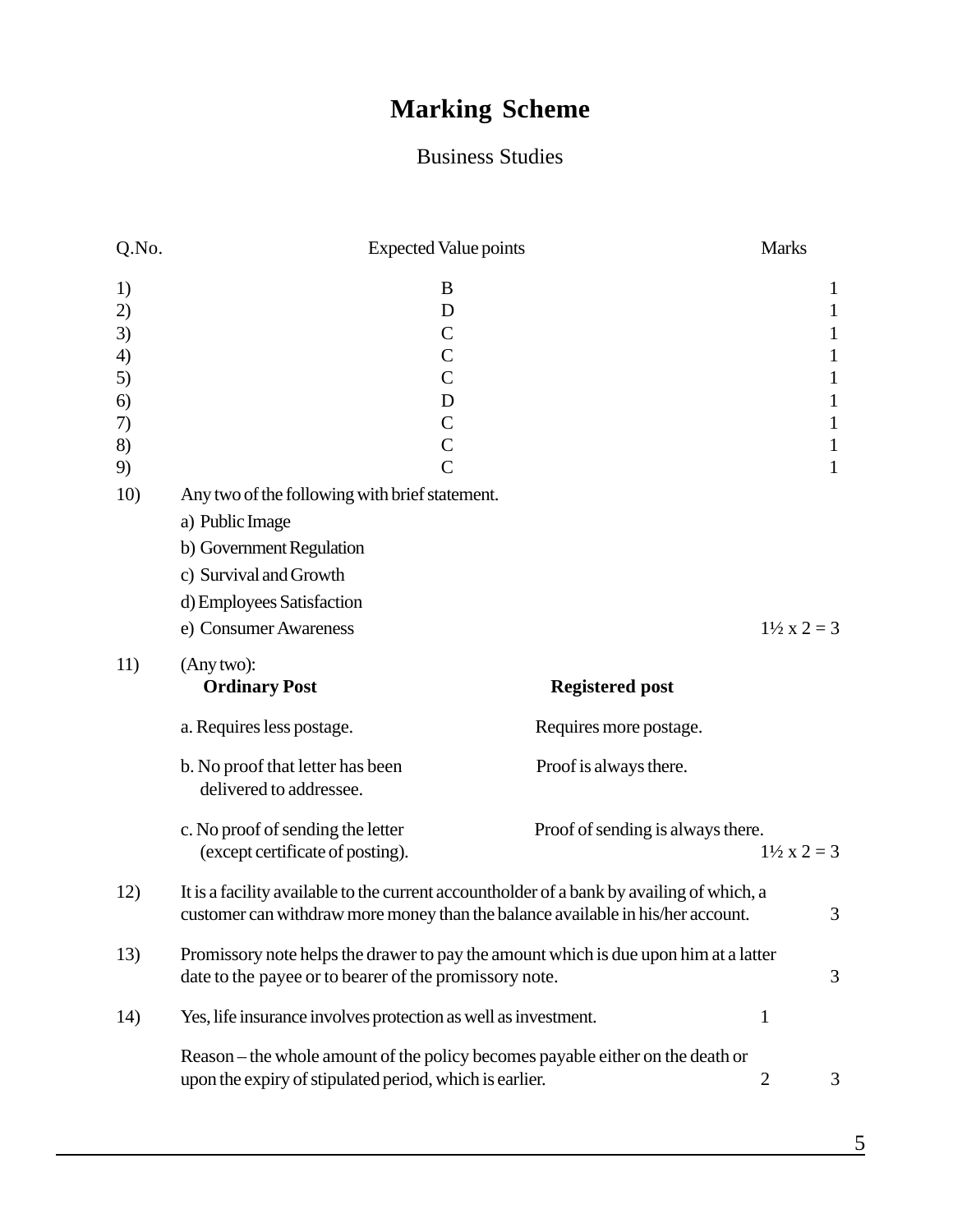| 15) |               | Any two of the followings with brief statement:                                                                                                                                                             |                           |                |
|-----|---------------|-------------------------------------------------------------------------------------------------------------------------------------------------------------------------------------------------------------|---------------------------|----------------|
|     | a)            | convenience of shopping                                                                                                                                                                                     |                           |                |
|     | b)            | wide choice of product                                                                                                                                                                                      |                           |                |
|     | $\mathbf{c})$ | economies of large-scale purchase and sale                                                                                                                                                                  |                           |                |
|     | d)            | mutual advertisement                                                                                                                                                                                        |                           |                |
|     | e)            | efficient management.                                                                                                                                                                                       | $1\frac{1}{2} \times 2 =$ | $\overline{3}$ |
| 16) |               | Sales promotion consists of all promotional activities other than advertising and<br>personal selling to increase sales of a particular commodity, it is a short term<br>arrangement to increase the sales. |                           | 3              |
| 17) |               | Any three of the following:                                                                                                                                                                                 |                           |                |
|     | a)            | Teleshopping                                                                                                                                                                                                |                           |                |
|     | b)            | Internet shopping                                                                                                                                                                                           |                           |                |
|     | $\mathbf{c})$ | Departmental store                                                                                                                                                                                          |                           |                |
|     | d)            | Super bazar                                                                                                                                                                                                 | $1 \times 3=$             | 3              |
| 18) |               | Any three of the following with brief statement.                                                                                                                                                            |                           |                |
|     | a)            | Right to safety                                                                                                                                                                                             |                           |                |
|     | b)            | Right to be informed                                                                                                                                                                                        |                           |                |
|     | $\mathbf{c})$ | Right to choose                                                                                                                                                                                             |                           |                |
|     | d)            | Right to be heard                                                                                                                                                                                           |                           |                |
|     | e)            | Right to seek redressal                                                                                                                                                                                     |                           |                |
|     | f)            | Right to consumer education                                                                                                                                                                                 | $1 \times 3=$             | 3              |
| 19) |               | Any three of the following:                                                                                                                                                                                 |                           |                |
|     | a)            | Jam                                                                                                                                                                                                         |                           |                |
|     | b)            | Soft drinks                                                                                                                                                                                                 |                           |                |
|     | $\mathbf{c})$ | Pickles                                                                                                                                                                                                     |                           |                |
|     | $\mathbf{d}$  | Juice                                                                                                                                                                                                       |                           |                |
|     |               | (any other correct food item)                                                                                                                                                                               | $1 x 3=$                  | 3              |
| 20) | Yes.          |                                                                                                                                                                                                             | 1                         |                |
|     | service.      | Because, cash memo serves as a proof of purchase and the seller can be held<br>responsible for any defect in the goods. It is also necessary to avail of after sales                                        | $\overline{2}$            | 3              |
| 21) |               | Transport helps trade by removing the hindrance of place. Large scale production<br>generally takes place at certain places and consumed in different cities, towns and                                     |                           |                |

localities. It is with the help of transport that goods are made available at the place

they are demanded.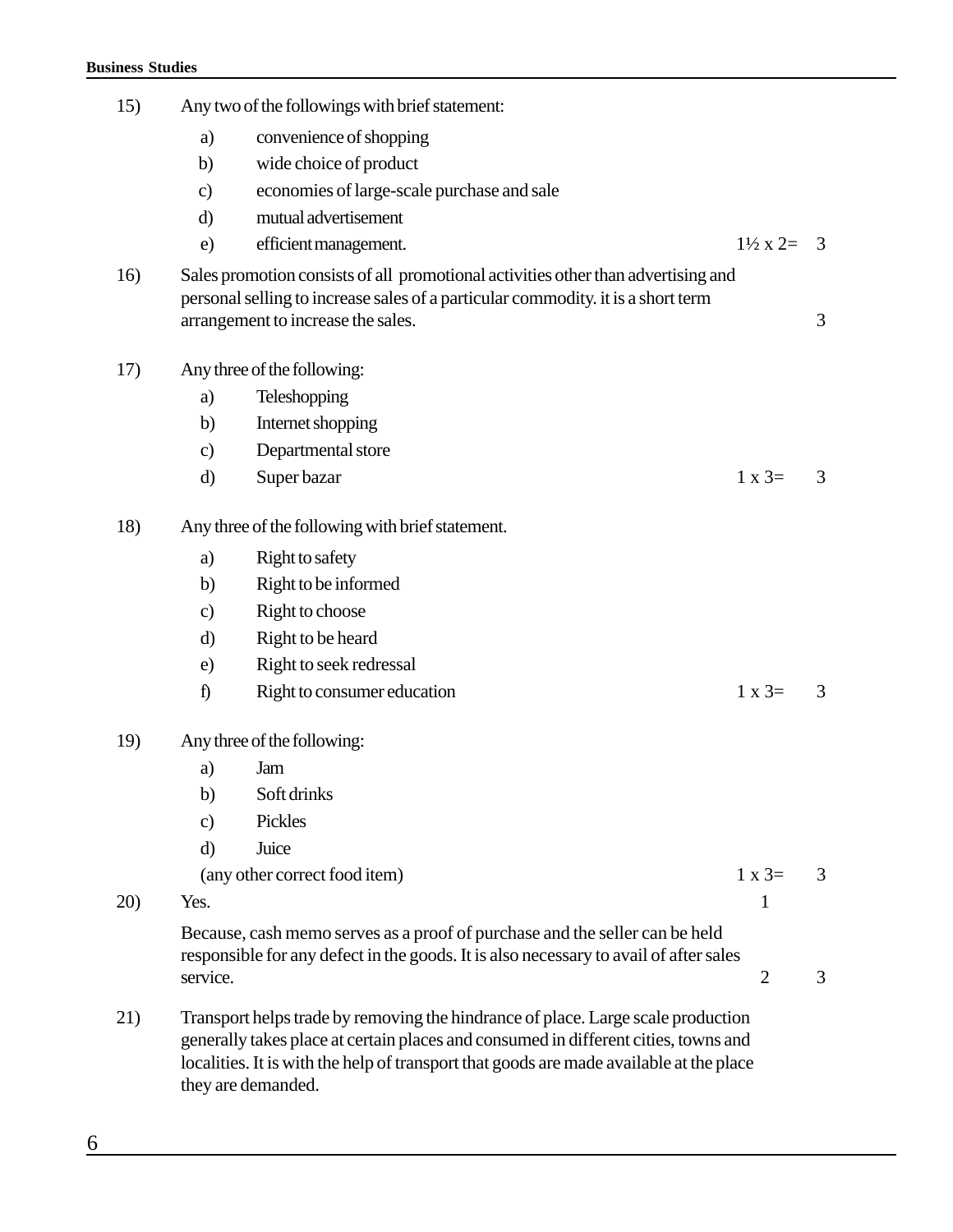|     | Warehousing supports trade by removing the hindrance of time. It helps large-scale<br>storage of goods for the period till they are demanded, and for such time as the traders<br>decide to hold the goods.<br>$2\frac{1}{2} + 2\frac{1}{2}$ |                                                                                                                                                                                                                                                |                                                      | 5                  |   |
|-----|----------------------------------------------------------------------------------------------------------------------------------------------------------------------------------------------------------------------------------------------|------------------------------------------------------------------------------------------------------------------------------------------------------------------------------------------------------------------------------------------------|------------------------------------------------------|--------------------|---|
| 22) | complaint.                                                                                                                                                                                                                                   | The letter which draws the attention of supplier or any other party on account of<br>supply of defective of damaged goods in transit or supplied is called letter of                                                                           |                                                      | $\overline{2}$     |   |
|     |                                                                                                                                                                                                                                              | Any two of the following situations:                                                                                                                                                                                                           |                                                      |                    |   |
|     | a.                                                                                                                                                                                                                                           | Delay in receipt of goods.                                                                                                                                                                                                                     |                                                      |                    |   |
|     | $\mathbf b$ .                                                                                                                                                                                                                                | Receipt of wrong goods.                                                                                                                                                                                                                        |                                                      |                    |   |
|     | $\mathbf{c}$ .                                                                                                                                                                                                                               | Receipt of defective goods.                                                                                                                                                                                                                    |                                                      |                    |   |
|     | d.                                                                                                                                                                                                                                           | Receipt of incorrect quantity of goods.                                                                                                                                                                                                        |                                                      |                    |   |
|     | e.                                                                                                                                                                                                                                           | Receipt of damaged goods.                                                                                                                                                                                                                      |                                                      | $1\frac{1}{2} x 2$ | 5 |
| 23) | No,                                                                                                                                                                                                                                          |                                                                                                                                                                                                                                                |                                                      | 1                  |   |
|     | Apart form collection, sorting and delivering the mails, post offices render the following<br>services (Any two with brief statement):                                                                                                       |                                                                                                                                                                                                                                                |                                                      |                    |   |
|     | Transfer or remittance of money (remittance service).<br>a)                                                                                                                                                                                  |                                                                                                                                                                                                                                                |                                                      |                    |   |
|     | b)                                                                                                                                                                                                                                           | Promotion of savings and investment (Banking service).                                                                                                                                                                                         |                                                      |                    |   |
|     | $\mathbf{c})$                                                                                                                                                                                                                                | Providing insurance service.                                                                                                                                                                                                                   |                                                      |                    |   |
|     | d)                                                                                                                                                                                                                                           | Facilitate business transaction.                                                                                                                                                                                                               |                                                      | $2 \times 2$       | 5 |
| 24) |                                                                                                                                                                                                                                              | A Bill of exchange is an instrument in writing containing an unconditional order, signed<br>by the maker, directing a certain person to pay a certain sum of money only to or to<br>the order of a person, or to the bearer of the instrument. |                                                      | $\overline{2}$     |   |
|     |                                                                                                                                                                                                                                              | <b>Bill of Exchange</b>                                                                                                                                                                                                                        | Promissory Note                                      |                    |   |
|     |                                                                                                                                                                                                                                              | a. It contains an unconditional order.                                                                                                                                                                                                         | a. It contains an unconditional promise.             |                    |   |
|     | b. There are three parties- the drawer.<br>drawee and payee.                                                                                                                                                                                 |                                                                                                                                                                                                                                                | b. There are two parties – the drawers,<br>and payee |                    |   |
|     |                                                                                                                                                                                                                                              | c. It is drawn by the creditor.                                                                                                                                                                                                                | c. It is drawn by the debtor.                        |                    |   |
|     |                                                                                                                                                                                                                                              | d. Acceptance by the drawee is required.                                                                                                                                                                                                       | d. Acceptance is not required.<br>(Any two)          | $1\frac{1}{2} x 2$ | 5 |
| 25) |                                                                                                                                                                                                                                              | Television advertising is the best.                                                                                                                                                                                                            |                                                      | $\mathbf{1}$       |   |

Reasons (any two with brief statement)

- a) It provides opportunity to view, listen and understand the use of product.
- b) It has a log lasting impact on the minds of the prospective buyers.
- c) Wider coverage. 2 x 2 5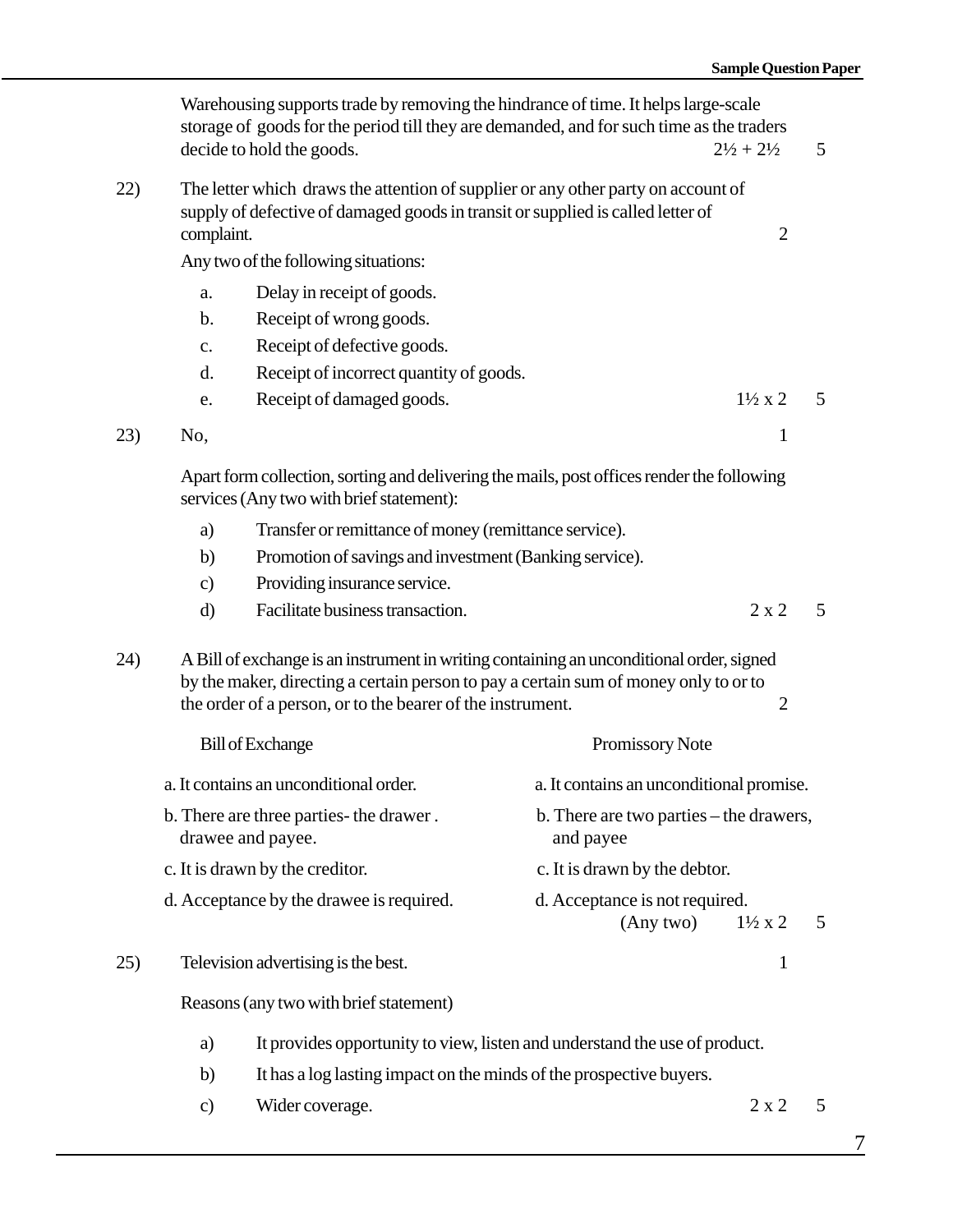#### **Business Studies**

| 26) |                       | Entrepreneurship is a process of identifying, developing and bringing new<br>ideas into reality.<br>1 |                                                                                      |                      |        |  |
|-----|-----------------------|-------------------------------------------------------------------------------------------------------|--------------------------------------------------------------------------------------|----------------------|--------|--|
|     |                       | Function of an entrepreneur (Brief statement of any two):                                             |                                                                                      |                      |        |  |
|     | a)                    | Identifying entrepreneurial opportunity                                                               |                                                                                      |                      |        |  |
|     | b)                    | Turning ideas into action                                                                             |                                                                                      |                      |        |  |
|     | $\mathbf{c}$          | Feasibility study                                                                                     |                                                                                      |                      |        |  |
|     | d)                    | Resourcing                                                                                            |                                                                                      |                      |        |  |
|     | e)                    | Setting up of the enterprise                                                                          |                                                                                      |                      |        |  |
|     | $\hat{D}$             | Running the enterprise                                                                                |                                                                                      |                      |        |  |
|     | g)                    | Growth and development                                                                                |                                                                                      | 2x2                  | 5      |  |
| 27) |                       |                                                                                                       | Business is an economic activity which involves regular production and sale of goods |                      |        |  |
|     | Difference:           | and services with the objectives of earning profit.                                                   |                                                                                      | $\overline{2}$       |        |  |
|     |                       | <b>Basis of difference</b>                                                                            | <b>Business</b>                                                                      | Employment           |        |  |
|     | a. Reward             |                                                                                                       | Profit                                                                               | Salary/wage          |        |  |
|     |                       | b. Nature of work                                                                                     | Production or purchase<br>and sale of goods and<br>services                          | Personalised service |        |  |
|     |                       | c. Amount of income                                                                                   | Uncertain                                                                            | Certain or fixed     |        |  |
|     | d. Time/working hours |                                                                                                       | No fixed working hours                                                               | Fixed working hours  |        |  |
|     | e. Employer           |                                                                                                       | Does not exist                                                                       | Always exist.        |        |  |
|     |                       |                                                                                                       |                                                                                      | 1 x 5                | $\tau$ |  |
| 28) |                       | controls all the activities of business.                                                              | A type of ownership of business in which a single individual owns, manages and       | $\overline{2}$       |        |  |
|     |                       | Advantages: (Any five with brief statement):                                                          |                                                                                      |                      |        |  |
|     | a)                    | Easy to form and wind up                                                                              |                                                                                      |                      |        |  |
|     | b)                    | Direct motivation                                                                                     |                                                                                      |                      |        |  |
|     | $\mathbf{c}$          | Quick decision and prompt action                                                                      |                                                                                      |                      |        |  |
|     | d)                    | Better control                                                                                        |                                                                                      |                      |        |  |
|     | e)                    | Maintenance of business secrets                                                                       |                                                                                      |                      |        |  |
|     | f)                    | Close personal relation                                                                               |                                                                                      |                      |        |  |
|     | $\mathbf{g}$          | Flexibility in operation                                                                              |                                                                                      | 1 x 5                | 7      |  |
|     |                       |                                                                                                       |                                                                                      |                      |        |  |